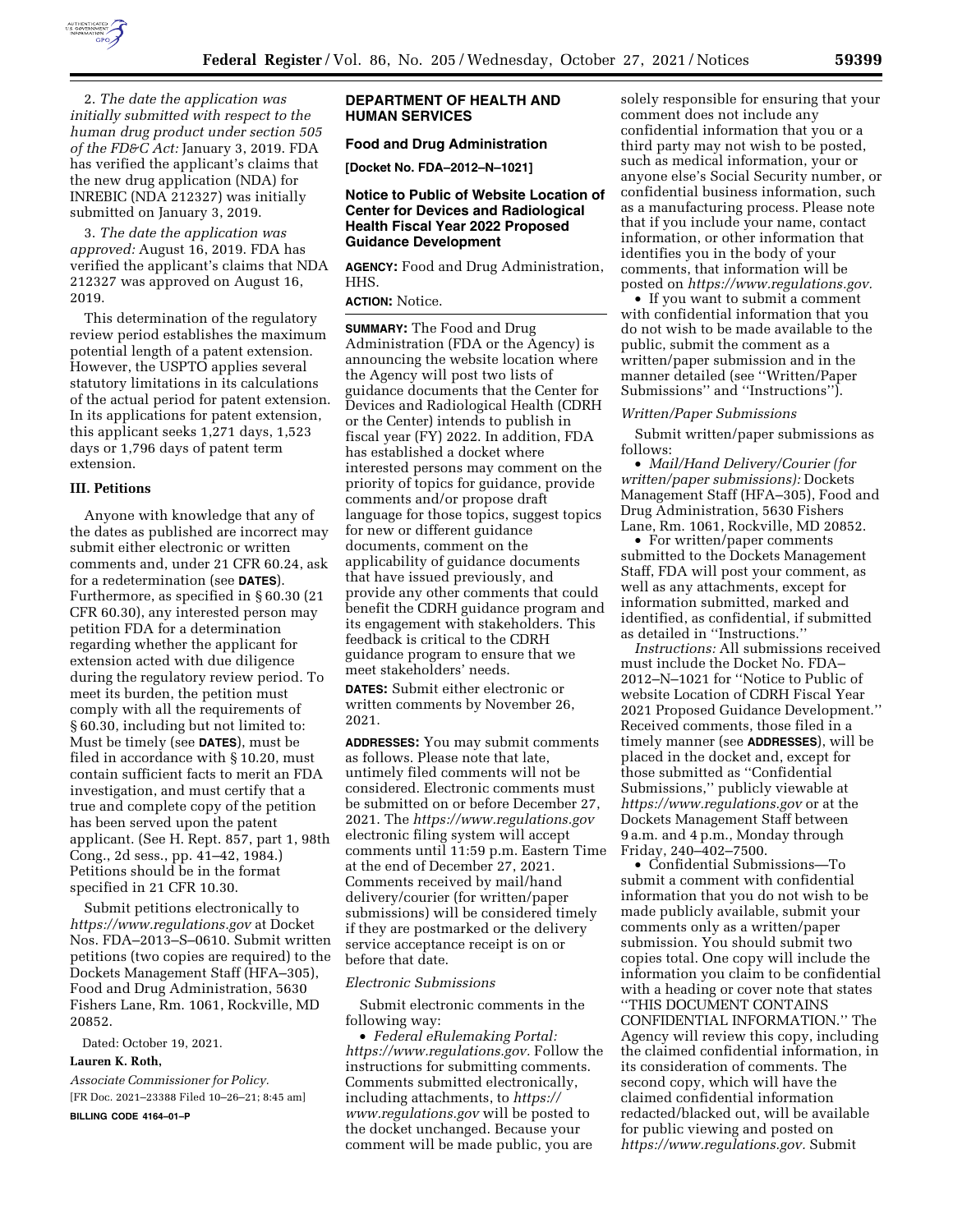both copies to the Dockets Management Staff. If you do not wish your name and contact information to be made publicly available, you can provide this information on the cover sheet and not in the body of your comments and you must identify this information as ''confidential.'' Any information marked as ''confidential'' will not be disclosed except in accordance with 21 CFR 10.20 and other applicable disclosure law. For more information about FDA's posting of comments to public dockets, see 80 FR 56469, September 18, 2015, or access the information at: *[https://](https://www.govinfo.gov/content/pkg/FR-2015-09-18/pdf/2015-23389.pdf) [www.govinfo.gov/content/pkg/FR-2015-](https://www.govinfo.gov/content/pkg/FR-2015-09-18/pdf/2015-23389.pdf) [09-18/pdf/2015-23389.pdf.](https://www.govinfo.gov/content/pkg/FR-2015-09-18/pdf/2015-23389.pdf)* 

*Docket:* For access to the docket to read background documents or the electronic and written/paper comments received, go to *[https://](https://www.regulations.gov) [www.regulations.gov](https://www.regulations.gov)* and insert the docket number, found in brackets in the heading of this document, into the ''Search'' box and follow the prompts and/or go to the Dockets Management Staff, 5630 Fishers Lane, Rm. 1061, Rockville, MD 20852, 240–402–7500.

**FOR FURTHER INFORMATION CONTACT:**  Erica Takai, Center for Devices and Radiological Health, Food and Drug Administration, 10903 New Hampshire Ave., Bldg. 66, Rm. 5456, Silver Spring, MD 20993–0002, 301–796–6353.

# **SUPPLEMENTARY INFORMATION:**

#### **I. Background**

During negotiations on the Medical Device User Fee Amendments of 2012, Title II, Food and Drug Administration Safety and Innovation Act (Pub. L. 112– 144), FDA agreed to meet a variety of quantitative and qualitative goals intended to help get safe and effective medical devices to market more quickly. Among these commitments included:

• Annually posting a list of priority medical device guidance documents that the Agency intends to publish within 12 months of the date this list is published each fiscal year (the ''A-list''), and

• Annually posting a list of device guidance documents that the Agency intends to publish, as the Agency's guidance-development resources permit each fiscal year (the ''B-list'').

The Medical Device User Fee Amendments of 2017 (MDUFA IV), FDA Reauthorization Act of 2017 (Pub. L. 115–52), maintained these commitments.

In addition, to ensure that final guidance documents continue to provide stakeholders with the Agency's current thinking, CDRH annually conducts a staged review of previously issued final guidances in collaboration

with stakeholders. CDRH intends to annually provide lists of previously issued final guidances that are subject to review through FY 2025 so that by 2025, FDA and stakeholders will have assessed the applicability of all guidances older than 10 years. For instance, in the annual notice for FY 2023, CDRH expects to provide a list of the final guidance documents that issued in 2013, 2003, 1993, and 1983; the annual notice for FY 2024 is expected to provide a list of the final guidance documents that issued in 2014, 2004, 1994, and 1984, and so on.

FDA welcomes comments on any or all of the guidance documents on the lists as explained in 21 CFR 10.115(f)(5). FDA has established Docket No. FDA– 2012–N–1021 where comments on the FY 2022 lists, draft language for guidance documents on those topics, suggestions for new or different guidances, and relative priority of guidance documents may be submitted and shared with the public (see **ADDRESSES**). FDA believes this docket is a valuable tool for receiving information from interested persons. FDA anticipates that feedback from interested persons will allow CDRH to better prioritize and more efficiently draft guidances to meet the needs of the Agency and our stakeholders.

In addition to posting the lists of prioritized device guidance documents, CDRH has identified as a priority, and has devoted resources to, finalization of draft guidance documents. To assure the timely completion or reissuance of draft guidances, in FY 2015 CDRH committed to performance goals for current and future draft guidance documents. For draft guidance documents issued after October 1, 2014, CDRH committed to finalize, withdraw, reopen the comment period, or issue new draft guidance on the topic for 80 percent of the documents within 3 years of the close of the comment period and for the remaining 20 percent, within 5 years. As part of MDUFA IV commitments, FDA reaffirmed this commitment, as resources permit.

Fulfillment of these commitments will be reflected through the issuance of updated guidance on existing topics, withdrawal of guidances that no longer reflect FDA's current thinking on a particular topic, and annual updates to the A-list and B-list announced in this notice.

# **II. CDRH Guidance Development Initiatives**

### *A. Metrics for FY 2021 A-List and B-List Publication*

Stakeholder feedback on guidance priorities is important to ensure that the CDRH guidance program meets the needs of stakeholders. The feedback received on the FY 2021 list was mostly in agreement, and CDRH continued to work toward issuing the guidances on this list. In FY 2021, CDRH published 11 of 27 guidances on the FY 2021 list (8 from the A-list, 3 from the B-list). In addition, FDA is committed to providing timely guidance to support response efforts to the Coronavirus Disease 2019 (COVID–19) pandemic. As such, FDA has shifted resources to issue 5 guidances and 8 guidance revisions in FY 2021, as well as to support other activities to address the pandemic.

# *B. Finalization of Draft Guidance Documents*

Of the 29 draft guidances issued FY 2016 onward, CDRH finalized 79 percent within 3 years of the comment period close and 86 percent within 5 years. In addition, in FY 2021, 5 draft guidances issued prior to October 1, 2015, remain for which no action has been taken yet, and CDRH has been continuing to work towards taking an action on these remaining draft guidances.

Looking forward, in FY 2022, CDRH will strive to finalize, withdraw, or reopen the comment period for 50 percent of existing draft guidances issued prior to October 1, 2016.

## *C. Applicability of Previously Issued Final Guidance*

At the website where CDRH has posted the ''A-list'' and ''B-list'' for FY 2021, CDRH has also posted a list of final guidance documents that issued in 2012, 2002, 1992, and 1982 for our annual review of previously issued final guidances. CDRH is interested in external feedback on whether any of these final guidances should be revised or withdrawn. In addition, for guidances that are recommended for revision, information explaining the need for revision, such as the impact and risk to public health associated with not revising the guidance, would also be helpful as the Center considers potential action with respect to these guidances. CDRH will consider the comments received from this retrospective review when determining priorities for updating guidance documents and will revise these as resources permit.

Consistent with the Good Guidance Practices regulation at 21 CFR